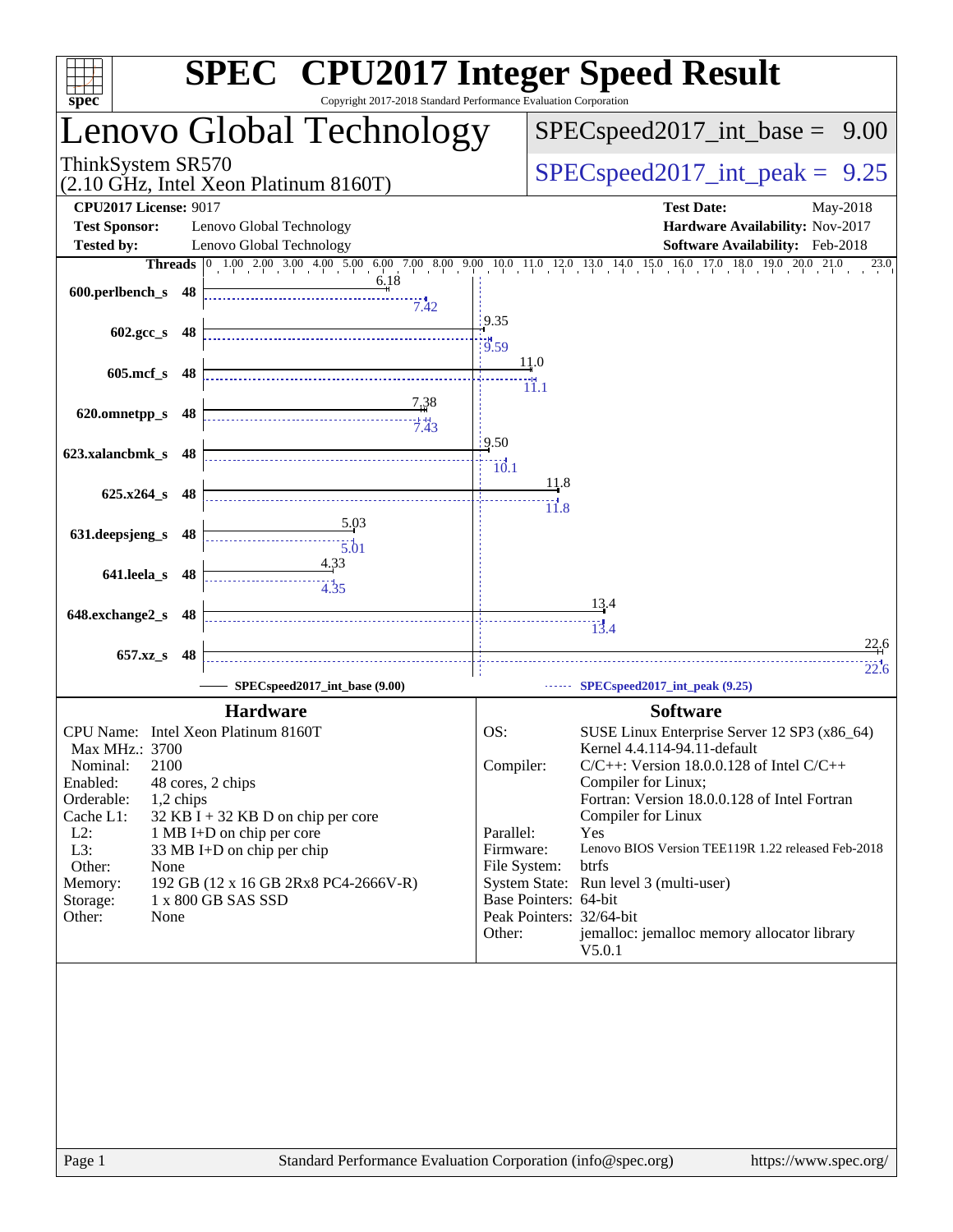

# Lenovo Global Technology

(2.10 GHz, Intel Xeon Platinum 8160T)

ThinkSystem SR570<br>  $SPEC speed2017$  int\_peak = 9.25  $SPECspeed2017\_int\_base = 9.00$ 

**[Test Sponsor:](http://www.spec.org/auto/cpu2017/Docs/result-fields.html#TestSponsor)** Lenovo Global Technology **[Hardware Availability:](http://www.spec.org/auto/cpu2017/Docs/result-fields.html#HardwareAvailability)** Nov-2017 **[Tested by:](http://www.spec.org/auto/cpu2017/Docs/result-fields.html#Testedby)** Lenovo Global Technology **[Software Availability:](http://www.spec.org/auto/cpu2017/Docs/result-fields.html#SoftwareAvailability)** Feb-2018

**[CPU2017 License:](http://www.spec.org/auto/cpu2017/Docs/result-fields.html#CPU2017License)** 9017 **[Test Date:](http://www.spec.org/auto/cpu2017/Docs/result-fields.html#TestDate)** May-2018

### **[Results Table](http://www.spec.org/auto/cpu2017/Docs/result-fields.html#ResultsTable)**

|                                     | <b>Base</b>    |                |              |                |       |                |       | <b>Peak</b>    |                |              |                |              |                |              |
|-------------------------------------|----------------|----------------|--------------|----------------|-------|----------------|-------|----------------|----------------|--------------|----------------|--------------|----------------|--------------|
| <b>Benchmark</b>                    | <b>Threads</b> | <b>Seconds</b> | <b>Ratio</b> | <b>Seconds</b> | Ratio | <b>Seconds</b> | Ratio | <b>Threads</b> | <b>Seconds</b> | <b>Ratio</b> | <b>Seconds</b> | <b>Ratio</b> | <b>Seconds</b> | <b>Ratio</b> |
| 600.perlbench s                     | 48             | 287            | 6.20         | 291            | 6.11  | 287            | 6.18  | 48             | 240            | 7.39         | 239            | 7.42         | 239            | 7.44         |
| $602 \text{.} \text{gcc}\text{.}$ s | 48             | 426            | 9.35         | 426            | 9.34  | 425            | 9.38  | 48             | 414            | 9.61         | 415            | 9.59         | 419            | 9.51         |
| $605$ .mcf s                        | 48             | 431            | 11.0         | 430            | 11.0  | 433            | 10.9  | 48             | 426            | 11.1         | 430            | 11.0         | 426            | <u>11.1</u>  |
| 620.omnetpp_s                       | 48             | 225            | 7.25         | 219            | 7.46  | 221            | 7.38  | 48             | 227            | 7.18         | 220            | 7.43         | 216            | 7.56         |
| 623.xalancbmk s                     | 48             | 149            | 9.50         | 149            | 9.50  | 149            | 9.53  | 48             | 141            | 10.1         | 140            | 10.1         | <b>140</b>     | <b>10.1</b>  |
| 625.x264 s                          | 48             | 149            | 11.9         | 149            | 11.8  | 149            | 11.8  | 48             | 149            | <b>11.8</b>  | 149            | 11.8         | 150            | 1.8          |
| 631.deepsjeng_s                     | 48             | 285            | 5.03         | 285            | 5.02  | 284            | 5.04  | 48             | 286            | 5.01         | 286            | 5.01         | 286            | 5.01         |
| 641.leela s                         | 48             | 394            | 4.34         | 394            | 4.33  | 394            | 4.33  | 48             | 392            | 4.35         | 392            | 4.35         | 392            | 4.35         |
| 648.exchange2_s                     | 48             | 220            | 13.3         | 219            | 13.4  | 220            | 13.4  | 48             | 221            | 13.3         | 220            | 13.4         | 220            | 13.4         |
| $657.xz$ <sub>S</sub>               | 48             | 275            | 22.5         | 273            | 22.7  | 273            | 22.6  | 48             | 274            | 22.6         | 273            | 22.6         | 274            | 22.6         |
| $SPEC speed2017$ int base =         |                |                | 9.00         |                |       |                |       |                |                |              |                |              |                |              |

**[SPECspeed2017\\_int\\_peak =](http://www.spec.org/auto/cpu2017/Docs/result-fields.html#SPECspeed2017intpeak) 9.25**

Results appear in the [order in which they were run.](http://www.spec.org/auto/cpu2017/Docs/result-fields.html#RunOrder) Bold underlined text [indicates a median measurement](http://www.spec.org/auto/cpu2017/Docs/result-fields.html#Median).

### **[Operating System Notes](http://www.spec.org/auto/cpu2017/Docs/result-fields.html#OperatingSystemNotes)**

Stack size set to unlimited using "ulimit -s unlimited"

### **[General Notes](http://www.spec.org/auto/cpu2017/Docs/result-fields.html#GeneralNotes)**

Environment variables set by runcpu before the start of the run: LD\_LIBRARY\_PATH = "/home/cpu2017.1.0.2.ic18.0/lib/ia32:/home/cpu2017.1.0.2.ic18.0/lib/intel64" LD\_LIBRARY\_PATH = "\$LD\_LIBRARY\_PATH:/home/cpu2017.1.0.2.ic18.0/je5.0.1-32:/home/cpu2017.1.0.2.ic18.0/je5.0.1-64" OMP\_STACKSIZE = "192M"

 Binaries compiled on a system with 1x Intel Core i7-4790 CPU + 32GB RAM memory using Redhat Enterprise Linux 7.4 Transparent Huge Pages enabled by default Prior to runcpu invocation Filesystem page cache synced and cleared with: sync; echo 3> /proc/sys/vm/drop\_caches jemalloc: configured and built at default for 32bit (i686) and 64bit (x86\_64) targets; jemalloc: built with the RedHat Enterprise 7.4, and the system compiler gcc 4.8.5; jemalloc: sources available from jemalloc.net or <https://github.com/jemalloc/jemalloc/releases> Yes: The test sponsor attests, as of date of publication, that CVE-2017-5754 (Meltdown) is mitigated in the system as tested and documented. Yes: The test sponsor attests, as of date of publication, that CVE-2017-5753 (Spectre variant 1) is mitigated in the system as tested and documented. Yes: The test sponsor attests, as of date of publication, that CVE-2017-5715 (Spectre variant 2) is mitigated in the system as tested and documented.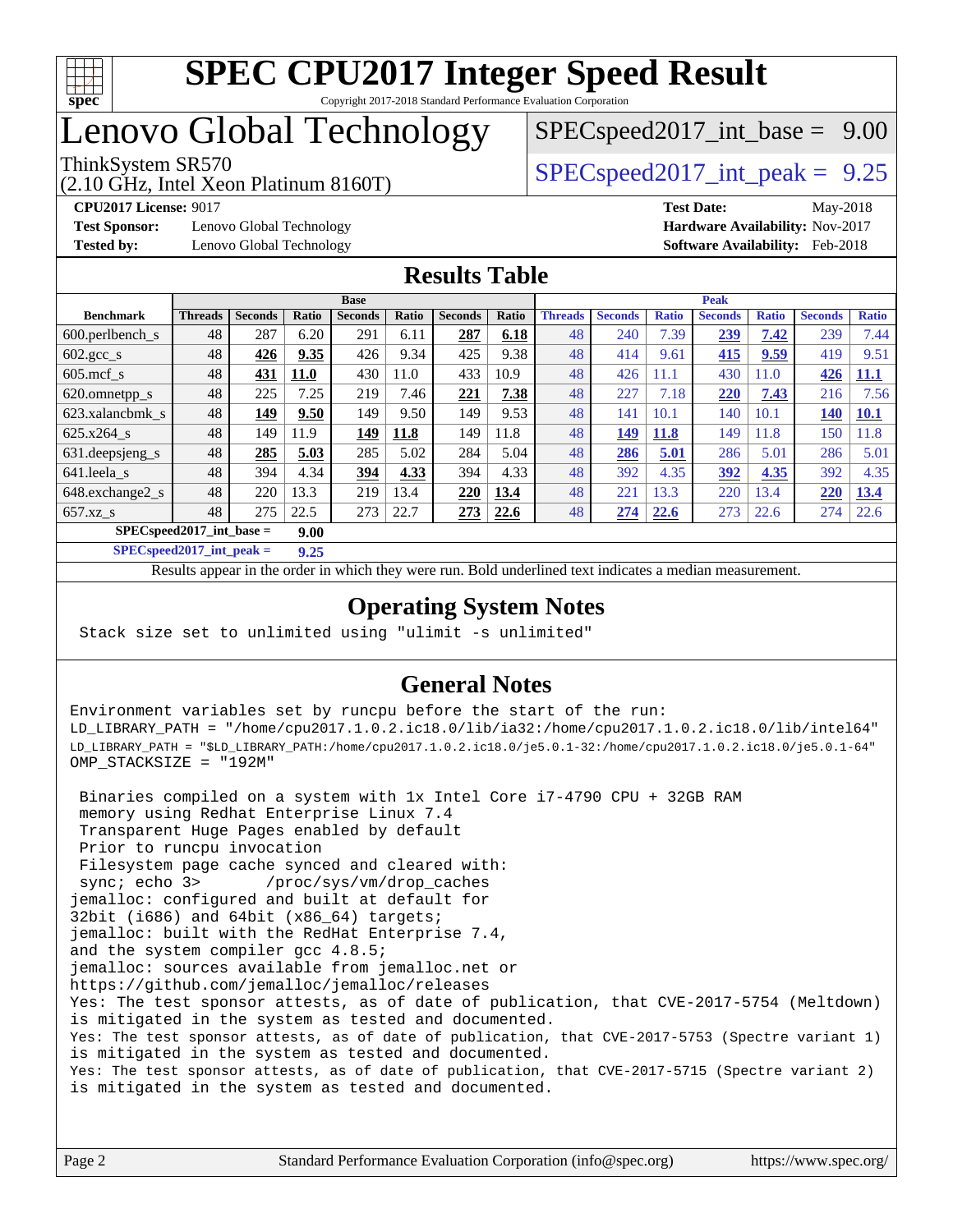

## Lenovo Global Technology

(2.10 GHz, Intel Xeon Platinum 8160T)

 $SPECspeed2017\_int\_base = 9.00$ 

ThinkSystem SR570<br>  $SPEC speed2017$  int\_peak = 9.25

**[Test Sponsor:](http://www.spec.org/auto/cpu2017/Docs/result-fields.html#TestSponsor)** Lenovo Global Technology **[Hardware Availability:](http://www.spec.org/auto/cpu2017/Docs/result-fields.html#HardwareAvailability)** Nov-2017 **[Tested by:](http://www.spec.org/auto/cpu2017/Docs/result-fields.html#Testedby)** Lenovo Global Technology **[Software Availability:](http://www.spec.org/auto/cpu2017/Docs/result-fields.html#SoftwareAvailability)** Feb-2018

**[CPU2017 License:](http://www.spec.org/auto/cpu2017/Docs/result-fields.html#CPU2017License)** 9017 **[Test Date:](http://www.spec.org/auto/cpu2017/Docs/result-fields.html#TestDate)** May-2018

### **[Platform Notes](http://www.spec.org/auto/cpu2017/Docs/result-fields.html#PlatformNotes)**

Page 3 Standard Performance Evaluation Corporation [\(info@spec.org\)](mailto:info@spec.org) <https://www.spec.org/> BIOS configuration: Choose Operating Mode set to Maximum Performance Hyper-Threading set to Disable MONITOR/MWAIT set to Enable Trusted Execution Technology set to Enable DCU Streamer Prefetcher set to Disable DCA set to Enable Stale AtoS set to Enable LLC dead line alloc set to Enable Sysinfo program /home/cpu2017.1.0.2.ic18.0/bin/sysinfo Rev: r5797 of 2017-06-14 96c45e4568ad54c135fd618bcc091c0f running on linux-uru4 Wed May 16 11:42:21 2018 SUT (System Under Test) info as seen by some common utilities. For more information on this section, see <https://www.spec.org/cpu2017/Docs/config.html#sysinfo> From /proc/cpuinfo model name : Intel(R) Xeon(R) Platinum 8160T CPU @ 2.10GHz 2 "physical id"s (chips) 48 "processors" cores, siblings (Caution: counting these is hw and system dependent. The following excerpts from /proc/cpuinfo might not be reliable. Use with caution.) cpu cores : 24 siblings : 24 physical 0: cores 0 1 2 3 4 5 8 9 10 11 12 13 16 17 18 19 20 21 24 25 26 27 28 29 physical 1: cores 0 1 2 3 4 5 8 9 10 11 12 13 16 17 18 19 20 21 24 25 26 27 28 29 From lscpu: Architecture: x86\_64 CPU op-mode(s): 32-bit, 64-bit Byte Order: Little Endian  $CPU(s):$  48 On-line CPU(s) list: 0-47 Thread(s) per core: 1 Core(s) per socket: 24 Socket(s): 2 NUMA node(s): 2 Vendor ID: GenuineIntel CPU family: 6 Model: 85 Model name: Intel(R) Xeon(R) Platinum 8160T CPU @ 2.10GHz Stepping: 4 CPU MHz: 2095.091 BogoMIPS: 4190.18 Virtualization: VT-x L1d cache: 32K **(Continued on next page)**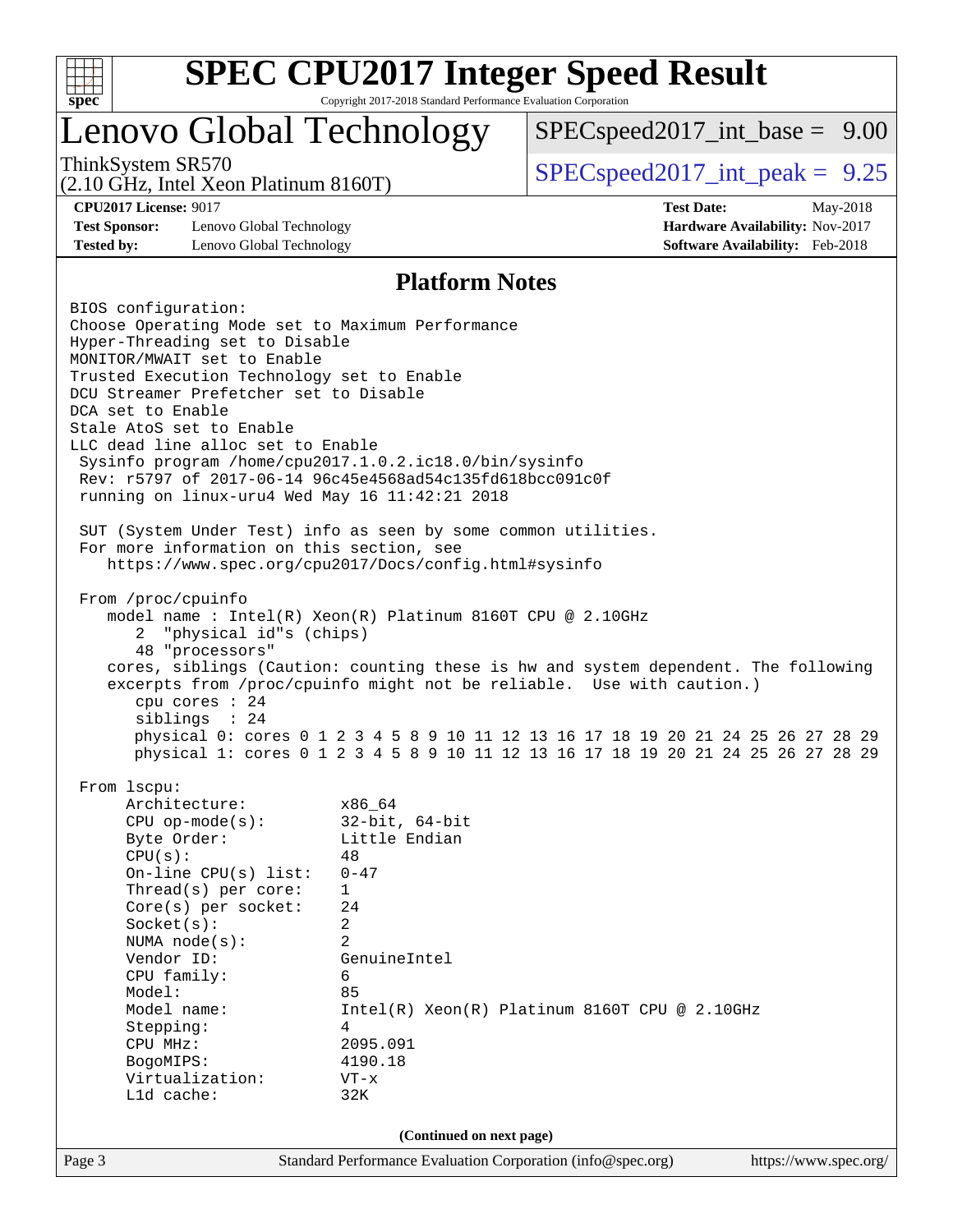

Lenovo Global Technology

ThinkSystem SR570<br>  $SPEC speed2017$  int\_peak = 9.25  $SPECspeed2017\_int\_base = 9.00$ 

(2.10 GHz, Intel Xeon Platinum 8160T)

**[CPU2017 License:](http://www.spec.org/auto/cpu2017/Docs/result-fields.html#CPU2017License)** 9017 **[Test Date:](http://www.spec.org/auto/cpu2017/Docs/result-fields.html#TestDate)** May-2018

**[Test Sponsor:](http://www.spec.org/auto/cpu2017/Docs/result-fields.html#TestSponsor)** Lenovo Global Technology **[Hardware Availability:](http://www.spec.org/auto/cpu2017/Docs/result-fields.html#HardwareAvailability)** Nov-2017 **[Tested by:](http://www.spec.org/auto/cpu2017/Docs/result-fields.html#Testedby)** Lenovo Global Technology **[Software Availability:](http://www.spec.org/auto/cpu2017/Docs/result-fields.html#SoftwareAvailability)** Feb-2018

#### **[Platform Notes \(Continued\)](http://www.spec.org/auto/cpu2017/Docs/result-fields.html#PlatformNotes)**

L1i cache: 32K L2 cache: 1024K L3 cache: 33792K NUMA node0 CPU(s): 0-23 NUMA node1 CPU(s): 24-47 Flags: fpu vme de pse tsc msr pae mce cx8 apic sep mtrr pge mca cmov pat pse36 clflush dts acpi mmx fxsr sse sse2 ss ht tm pbe syscall nx pdpe1gb rdtscp lm constant\_tsc art arch\_perfmon pebs bts rep\_good nopl xtopology nonstop\_tsc aperfmperf eagerfpu pni pclmulqdq dtes64 monitor ds\_cpl vmx smx est tm2 ssse3 sdbg fma cx16 xtpr pdcm pcid dca sse4\_1 sse4\_2 x2apic movbe popcnt tsc\_deadline\_timer aes xsave avx f16c rdrand lahf\_lm abm 3dnowprefetch ida arat epb invpcid\_single pln pts dtherm intel\_pt rsb\_ctxsw spec\_ctrl retpoline kaiser tpr\_shadow vnmi flexpriority ept vpid fsgsbase tsc\_adjust bmi1 hle avx2 smep bmi2 erms invpcid rtm cqm mpx avx512f avx512dq rdseed adx smap clflushopt clwb avx512cd avx512bw avx512vl xsaveopt xsavec xgetbv1 cqm\_llc cqm\_occup\_llc pku ospke

 /proc/cpuinfo cache data cache size : 33792 KB

 From numactl --hardware WARNING: a numactl 'node' might or might not correspond to a physical chip. available: 2 nodes (0-1) node 0 cpus: 0 1 2 3 4 5 6 7 8 9 10 11 12 13 14 15 16 17 18 19 20 21 22 23 node 0 size: 96056 MB node 0 free: 95504 MB node 1 cpus: 24 25 26 27 28 29 30 31 32 33 34 35 36 37 38 39 40 41 42 43 44 45 46 47 node 1 size: 96747 MB node 1 free: 96248 MB node distances: node 0 1 0: 10 21 1: 21 10 From /proc/meminfo MemTotal: 197431816 kB HugePages\_Total: 0<br>Hugepagesize: 2048 kB Hugepagesize: From /etc/\*release\* /etc/\*version\*

 SuSE-release: SUSE Linux Enterprise Server 12 (x86\_64) VERSION = 12 PATCHLEVEL = 3 # This file is deprecated and will be removed in a future service pack or release. # Please check /etc/os-release for details about this release. os-release: NAME="SLES"

**(Continued on next page)**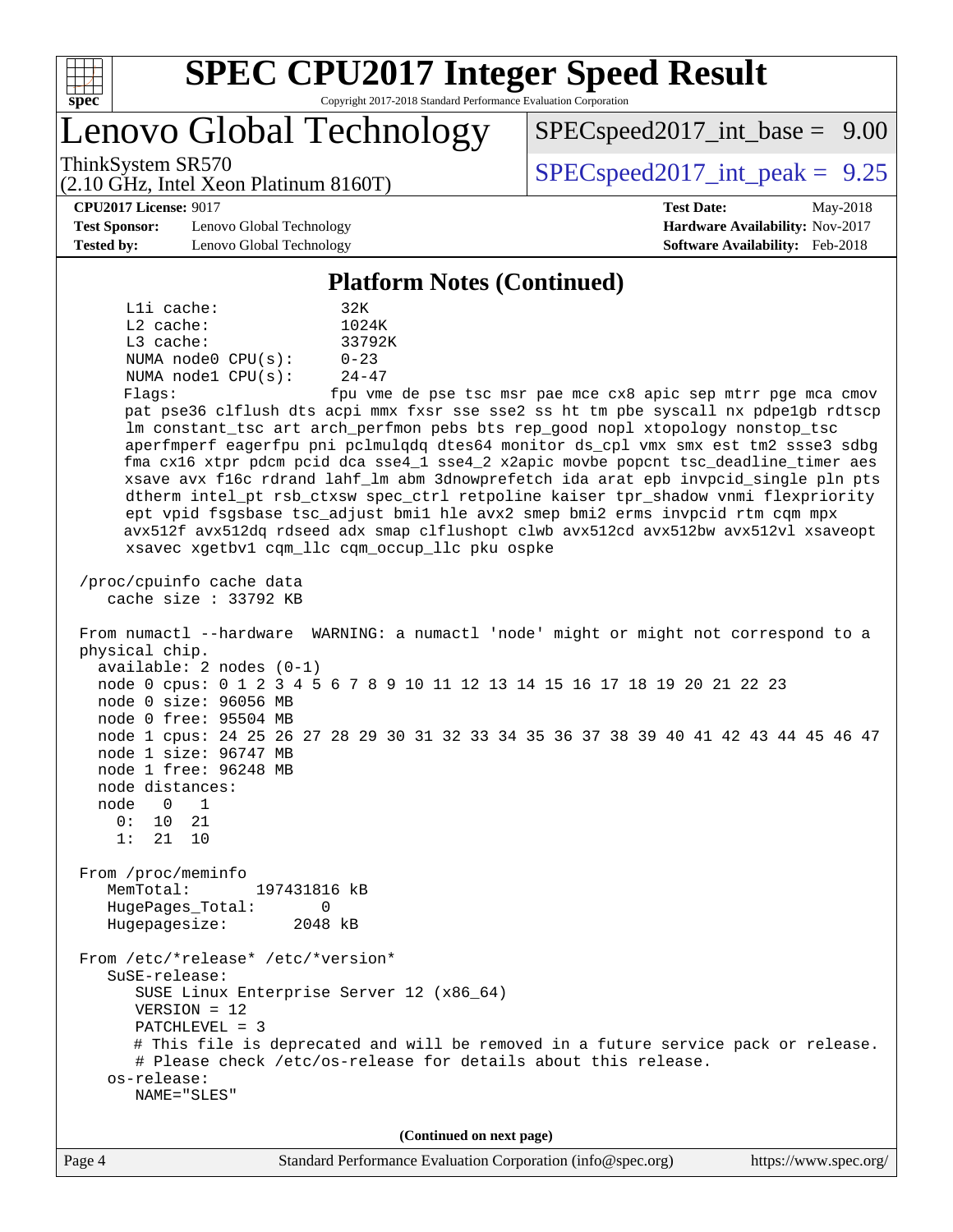

## Lenovo Global Technology

 $SPECspeed2017\_int\_base = 9.00$ 

ThinkSystem SR570<br>  $SPEC speed2017$  int\_peak = 9.25

**[Test Sponsor:](http://www.spec.org/auto/cpu2017/Docs/result-fields.html#TestSponsor)** Lenovo Global Technology **[Hardware Availability:](http://www.spec.org/auto/cpu2017/Docs/result-fields.html#HardwareAvailability)** Nov-2017 **[Tested by:](http://www.spec.org/auto/cpu2017/Docs/result-fields.html#Testedby)** Lenovo Global Technology **[Software Availability:](http://www.spec.org/auto/cpu2017/Docs/result-fields.html#SoftwareAvailability)** Feb-2018

(2.10 GHz, Intel Xeon Platinum 8160T)

**[CPU2017 License:](http://www.spec.org/auto/cpu2017/Docs/result-fields.html#CPU2017License)** 9017 **[Test Date:](http://www.spec.org/auto/cpu2017/Docs/result-fields.html#TestDate)** May-2018

#### **[Platform Notes \(Continued\)](http://www.spec.org/auto/cpu2017/Docs/result-fields.html#PlatformNotes)**

 VERSION="12-SP3" VERSION\_ID="12.3" PRETTY\_NAME="SUSE Linux Enterprise Server 12 SP3" ID="sles" ANSI\_COLOR="0;32" CPE\_NAME="cpe:/o:suse:sles:12:sp3"

uname -a:

 Linux linux-uru4 4.4.114-94.11-default #1 SMP Thu Feb 1 19:28:26 UTC 2018 (4309ff9) x86\_64 x86\_64 x86\_64 GNU/Linux

run-level 3 May 16 11:40

 SPEC is set to: /home/cpu2017.1.0.2.ic18.0 Filesystem Type Size Used Avail Use% Mounted on /dev/sdb2 btrfs 744G 96G 648G 13% /home

 Additional information from dmidecode follows. WARNING: Use caution when you interpret this section. The 'dmidecode' program reads system data which is "intended to allow hardware to be accurately determined", but the intent may not be met, as there are frequent changes to hardware, firmware, and the "DMTF SMBIOS" standard. BIOS Lenovo -[TEE119R-1.22]- 02/06/2018 Memory: 4x NO DIMM NO DIMM 12x Samsung M393A2K43BB1-CTD 16 GB 2 rank 2666

(End of data from sysinfo program)

#### **[Compiler Version Notes](http://www.spec.org/auto/cpu2017/Docs/result-fields.html#CompilerVersionNotes)**

| CC                       | 600.perlbench $s(base)$ 602.qcc $s(base)$ 605.mcf $s(base)$ 625.x264 $s(base)$ ,<br>$peak)$ 657.xz $s(base)$ |  |  |  |  |  |
|--------------------------|--------------------------------------------------------------------------------------------------------------|--|--|--|--|--|
|                          | icc (ICC) 18.0.0 20170811<br>Copyright (C) 1985-2017 Intel Corporation. All rights reserved.                 |  |  |  |  |  |
| CC.                      | 600.perlbench_s(peak) 602.gcc_s(peak) 605.mcf_s(peak) 657.xz_s(peak)                                         |  |  |  |  |  |
|                          | icc (ICC) 18.0.0 20170811<br>Copyright (C) 1985-2017 Intel Corporation. All rights reserved.                 |  |  |  |  |  |
|                          |                                                                                                              |  |  |  |  |  |
| (Continued on next page) |                                                                                                              |  |  |  |  |  |
| Page 5                   | Standard Performance Evaluation Corporation (info@spec.org)<br>https://www.spec.org/                         |  |  |  |  |  |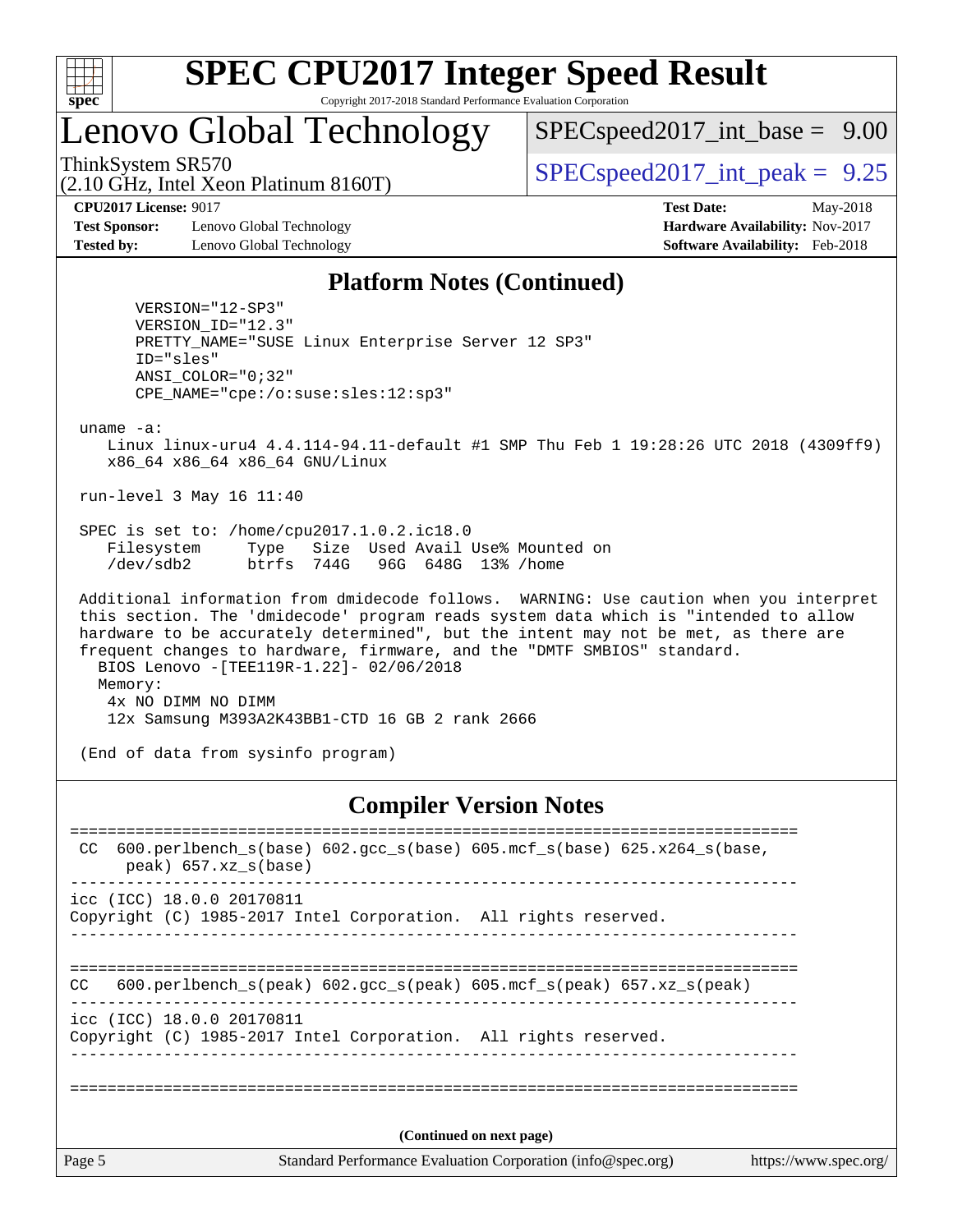

## Lenovo Global Technology

[SPECspeed2017\\_int\\_base =](http://www.spec.org/auto/cpu2017/Docs/result-fields.html#SPECspeed2017intbase) 9.00

(2.10 GHz, Intel Xeon Platinum 8160T)

ThinkSystem SR570<br>(2.10 GHz, Intel Year Platinum 8160T)  $\vert$  [SPECspeed2017\\_int\\_peak =](http://www.spec.org/auto/cpu2017/Docs/result-fields.html#SPECspeed2017intpeak) 9.25

**[Test Sponsor:](http://www.spec.org/auto/cpu2017/Docs/result-fields.html#TestSponsor)** Lenovo Global Technology **[Hardware Availability:](http://www.spec.org/auto/cpu2017/Docs/result-fields.html#HardwareAvailability)** Nov-2017 [Tested by:](http://www.spec.org/auto/cpu2017/Docs/result-fields.html#Testedby) Lenovo Global Technology **[Software Availability:](http://www.spec.org/auto/cpu2017/Docs/result-fields.html#SoftwareAvailability)** Feb-2018

**[CPU2017 License:](http://www.spec.org/auto/cpu2017/Docs/result-fields.html#CPU2017License)** 9017 **[Test Date:](http://www.spec.org/auto/cpu2017/Docs/result-fields.html#TestDate)** May-2018

### **[Compiler Version Notes \(Continued\)](http://www.spec.org/auto/cpu2017/Docs/result-fields.html#CompilerVersionNotes)**

| CXXC $620$ .omnetpp $s(base)$ $623$ .xalancbmk $s(base)$ $631$ .deepsjeng $s(base)$<br>$641.$ leela s(base)                          |
|--------------------------------------------------------------------------------------------------------------------------------------|
| icpc (ICC) 18.0.0 20170811<br>Copyright (C) 1985-2017 Intel Corporation. All rights reserved.                                        |
| CXXC 620.omnetpp $s(\text{peak})$ 623.xalancbmk $s(\text{peak})$ 631.deepsjeng $s(\text{peak})$<br>$641.$ leela $s$ (peak)           |
| icpc (ICC) 18.0.0 20170811<br>Copyright (C) 1985-2017 Intel Corporation. All rights reserved.<br>___________________________________ |
| 648.exchange2 s(base, peak)<br>FC                                                                                                    |
| ifort (IFORT) 18.0.0 20170811<br>Copyright (C) 1985-2017 Intel Corporation. All rights reserved.                                     |

### **[Base Compiler Invocation](http://www.spec.org/auto/cpu2017/Docs/result-fields.html#BaseCompilerInvocation)**

[C benchmarks](http://www.spec.org/auto/cpu2017/Docs/result-fields.html#Cbenchmarks): [icc](http://www.spec.org/cpu2017/results/res2018q3/cpu2017-20180619-07179.flags.html#user_CCbase_intel_icc_18.0_66fc1ee009f7361af1fbd72ca7dcefbb700085f36577c54f309893dd4ec40d12360134090235512931783d35fd58c0460139e722d5067c5574d8eaf2b3e37e92)

[C++ benchmarks:](http://www.spec.org/auto/cpu2017/Docs/result-fields.html#CXXbenchmarks) [icpc](http://www.spec.org/cpu2017/results/res2018q3/cpu2017-20180619-07179.flags.html#user_CXXbase_intel_icpc_18.0_c510b6838c7f56d33e37e94d029a35b4a7bccf4766a728ee175e80a419847e808290a9b78be685c44ab727ea267ec2f070ec5dc83b407c0218cded6866a35d07)

[Fortran benchmarks](http://www.spec.org/auto/cpu2017/Docs/result-fields.html#Fortranbenchmarks): [ifort](http://www.spec.org/cpu2017/results/res2018q3/cpu2017-20180619-07179.flags.html#user_FCbase_intel_ifort_18.0_8111460550e3ca792625aed983ce982f94888b8b503583aa7ba2b8303487b4d8a21a13e7191a45c5fd58ff318f48f9492884d4413fa793fd88dd292cad7027ca)

## **[Base Portability Flags](http://www.spec.org/auto/cpu2017/Docs/result-fields.html#BasePortabilityFlags)**

 600.perlbench\_s: [-DSPEC\\_LP64](http://www.spec.org/cpu2017/results/res2018q3/cpu2017-20180619-07179.flags.html#b600.perlbench_s_basePORTABILITY_DSPEC_LP64) [-DSPEC\\_LINUX\\_X64](http://www.spec.org/cpu2017/results/res2018q3/cpu2017-20180619-07179.flags.html#b600.perlbench_s_baseCPORTABILITY_DSPEC_LINUX_X64) 602.gcc\_s: [-DSPEC\\_LP64](http://www.spec.org/cpu2017/results/res2018q3/cpu2017-20180619-07179.flags.html#suite_basePORTABILITY602_gcc_s_DSPEC_LP64) 605.mcf\_s: [-DSPEC\\_LP64](http://www.spec.org/cpu2017/results/res2018q3/cpu2017-20180619-07179.flags.html#suite_basePORTABILITY605_mcf_s_DSPEC_LP64) 620.omnetpp\_s: [-DSPEC\\_LP64](http://www.spec.org/cpu2017/results/res2018q3/cpu2017-20180619-07179.flags.html#suite_basePORTABILITY620_omnetpp_s_DSPEC_LP64) 623.xalancbmk\_s: [-DSPEC\\_LP64](http://www.spec.org/cpu2017/results/res2018q3/cpu2017-20180619-07179.flags.html#suite_basePORTABILITY623_xalancbmk_s_DSPEC_LP64) [-DSPEC\\_LINUX](http://www.spec.org/cpu2017/results/res2018q3/cpu2017-20180619-07179.flags.html#b623.xalancbmk_s_baseCXXPORTABILITY_DSPEC_LINUX) 625.x264\_s: [-DSPEC\\_LP64](http://www.spec.org/cpu2017/results/res2018q3/cpu2017-20180619-07179.flags.html#suite_basePORTABILITY625_x264_s_DSPEC_LP64) 631.deepsjeng\_s: [-DSPEC\\_LP64](http://www.spec.org/cpu2017/results/res2018q3/cpu2017-20180619-07179.flags.html#suite_basePORTABILITY631_deepsjeng_s_DSPEC_LP64) 641.leela\_s: [-DSPEC\\_LP64](http://www.spec.org/cpu2017/results/res2018q3/cpu2017-20180619-07179.flags.html#suite_basePORTABILITY641_leela_s_DSPEC_LP64)

**(Continued on next page)**

Page 6 Standard Performance Evaluation Corporation [\(info@spec.org\)](mailto:info@spec.org) <https://www.spec.org/>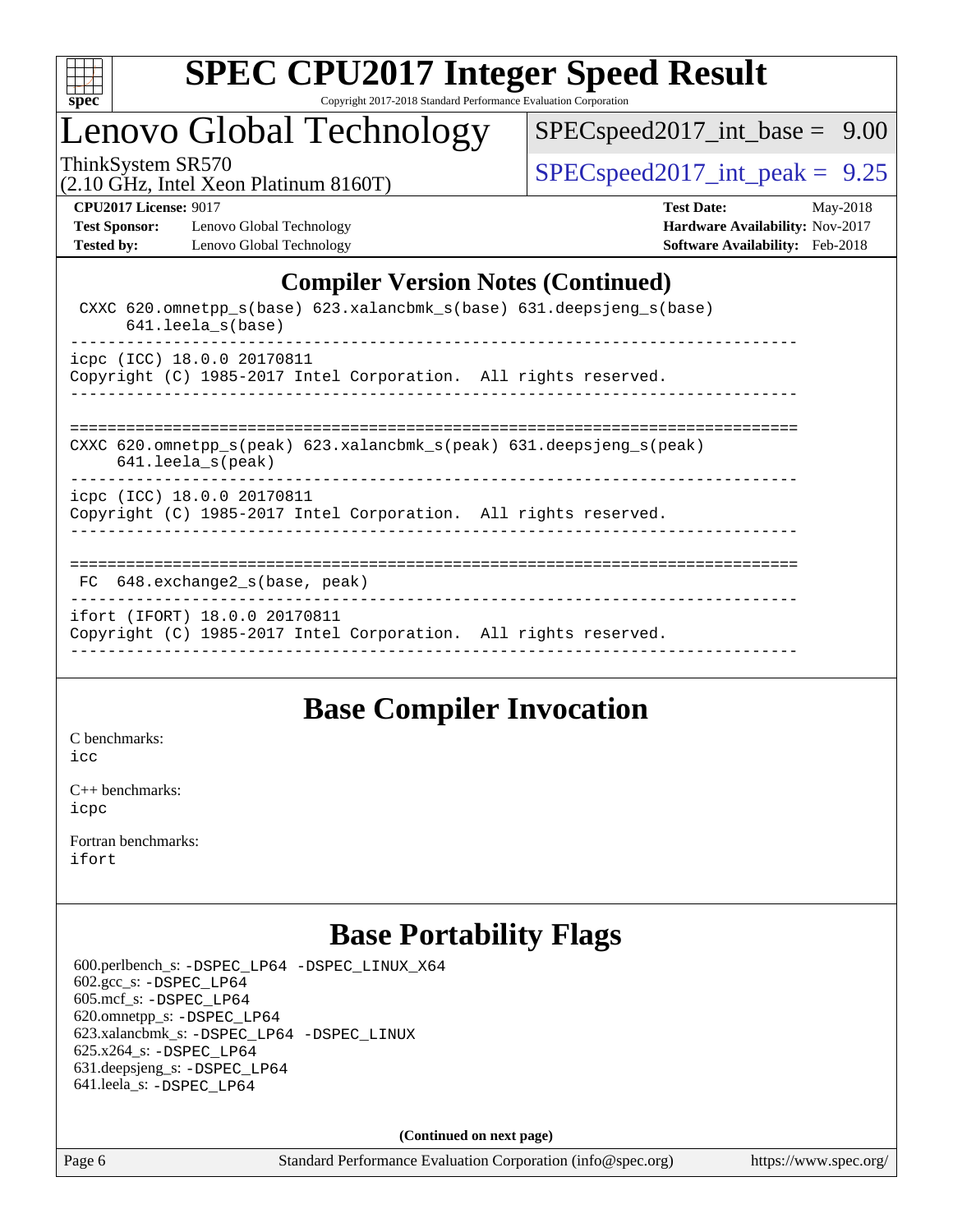

# Lenovo Global Technology

 $SPECspeed2017\_int\_base = 9.00$ 

ThinkSystem SR570<br>  $SPEC speed2017$  int\_peak = 9.25

(2.10 GHz, Intel Xeon Platinum 8160T)

**[Test Sponsor:](http://www.spec.org/auto/cpu2017/Docs/result-fields.html#TestSponsor)** Lenovo Global Technology **[Hardware Availability:](http://www.spec.org/auto/cpu2017/Docs/result-fields.html#HardwareAvailability)** Nov-2017 **[Tested by:](http://www.spec.org/auto/cpu2017/Docs/result-fields.html#Testedby)** Lenovo Global Technology **[Software Availability:](http://www.spec.org/auto/cpu2017/Docs/result-fields.html#SoftwareAvailability)** Feb-2018

**[CPU2017 License:](http://www.spec.org/auto/cpu2017/Docs/result-fields.html#CPU2017License)** 9017 **[Test Date:](http://www.spec.org/auto/cpu2017/Docs/result-fields.html#TestDate)** May-2018

## **[Base Portability Flags \(Continued\)](http://www.spec.org/auto/cpu2017/Docs/result-fields.html#BasePortabilityFlags)**

 648.exchange2\_s: [-DSPEC\\_LP64](http://www.spec.org/cpu2017/results/res2018q3/cpu2017-20180619-07179.flags.html#suite_basePORTABILITY648_exchange2_s_DSPEC_LP64) 657.xz\_s: [-DSPEC\\_LP64](http://www.spec.org/cpu2017/results/res2018q3/cpu2017-20180619-07179.flags.html#suite_basePORTABILITY657_xz_s_DSPEC_LP64)

### **[Base Optimization Flags](http://www.spec.org/auto/cpu2017/Docs/result-fields.html#BaseOptimizationFlags)**

[C benchmarks](http://www.spec.org/auto/cpu2017/Docs/result-fields.html#Cbenchmarks):

[-Wl,-z,muldefs](http://www.spec.org/cpu2017/results/res2018q3/cpu2017-20180619-07179.flags.html#user_CCbase_link_force_multiple1_b4cbdb97b34bdee9ceefcfe54f4c8ea74255f0b02a4b23e853cdb0e18eb4525ac79b5a88067c842dd0ee6996c24547a27a4b99331201badda8798ef8a743f577) [-xCORE-AVX512](http://www.spec.org/cpu2017/results/res2018q3/cpu2017-20180619-07179.flags.html#user_CCbase_f-xCORE-AVX512) [-ipo](http://www.spec.org/cpu2017/results/res2018q3/cpu2017-20180619-07179.flags.html#user_CCbase_f-ipo) [-O3](http://www.spec.org/cpu2017/results/res2018q3/cpu2017-20180619-07179.flags.html#user_CCbase_f-O3) [-no-prec-div](http://www.spec.org/cpu2017/results/res2018q3/cpu2017-20180619-07179.flags.html#user_CCbase_f-no-prec-div) [-qopt-mem-layout-trans=3](http://www.spec.org/cpu2017/results/res2018q3/cpu2017-20180619-07179.flags.html#user_CCbase_f-qopt-mem-layout-trans_de80db37974c74b1f0e20d883f0b675c88c3b01e9d123adea9b28688d64333345fb62bc4a798493513fdb68f60282f9a726aa07f478b2f7113531aecce732043) [-qopenmp](http://www.spec.org/cpu2017/results/res2018q3/cpu2017-20180619-07179.flags.html#user_CCbase_qopenmp_16be0c44f24f464004c6784a7acb94aca937f053568ce72f94b139a11c7c168634a55f6653758ddd83bcf7b8463e8028bb0b48b77bcddc6b78d5d95bb1df2967) [-DSPEC\\_OPENMP](http://www.spec.org/cpu2017/results/res2018q3/cpu2017-20180619-07179.flags.html#suite_CCbase_DSPEC_OPENMP) [-L/usr/local/je5.0.1-64/lib](http://www.spec.org/cpu2017/results/res2018q3/cpu2017-20180619-07179.flags.html#user_CCbase_jemalloc_link_path64_4b10a636b7bce113509b17f3bd0d6226c5fb2346b9178c2d0232c14f04ab830f976640479e5c33dc2bcbbdad86ecfb6634cbbd4418746f06f368b512fced5394) [-ljemalloc](http://www.spec.org/cpu2017/results/res2018q3/cpu2017-20180619-07179.flags.html#user_CCbase_jemalloc_link_lib_d1249b907c500fa1c0672f44f562e3d0f79738ae9e3c4a9c376d49f265a04b9c99b167ecedbf6711b3085be911c67ff61f150a17b3472be731631ba4d0471706)

[C++ benchmarks:](http://www.spec.org/auto/cpu2017/Docs/result-fields.html#CXXbenchmarks) [-Wl,-z,muldefs](http://www.spec.org/cpu2017/results/res2018q3/cpu2017-20180619-07179.flags.html#user_CXXbase_link_force_multiple1_b4cbdb97b34bdee9ceefcfe54f4c8ea74255f0b02a4b23e853cdb0e18eb4525ac79b5a88067c842dd0ee6996c24547a27a4b99331201badda8798ef8a743f577) [-xCORE-AVX512](http://www.spec.org/cpu2017/results/res2018q3/cpu2017-20180619-07179.flags.html#user_CXXbase_f-xCORE-AVX512) [-ipo](http://www.spec.org/cpu2017/results/res2018q3/cpu2017-20180619-07179.flags.html#user_CXXbase_f-ipo) [-O3](http://www.spec.org/cpu2017/results/res2018q3/cpu2017-20180619-07179.flags.html#user_CXXbase_f-O3) [-no-prec-div](http://www.spec.org/cpu2017/results/res2018q3/cpu2017-20180619-07179.flags.html#user_CXXbase_f-no-prec-div) [-qopt-mem-layout-trans=3](http://www.spec.org/cpu2017/results/res2018q3/cpu2017-20180619-07179.flags.html#user_CXXbase_f-qopt-mem-layout-trans_de80db37974c74b1f0e20d883f0b675c88c3b01e9d123adea9b28688d64333345fb62bc4a798493513fdb68f60282f9a726aa07f478b2f7113531aecce732043) [-L/usr/local/je5.0.1-64/lib](http://www.spec.org/cpu2017/results/res2018q3/cpu2017-20180619-07179.flags.html#user_CXXbase_jemalloc_link_path64_4b10a636b7bce113509b17f3bd0d6226c5fb2346b9178c2d0232c14f04ab830f976640479e5c33dc2bcbbdad86ecfb6634cbbd4418746f06f368b512fced5394) [-ljemalloc](http://www.spec.org/cpu2017/results/res2018q3/cpu2017-20180619-07179.flags.html#user_CXXbase_jemalloc_link_lib_d1249b907c500fa1c0672f44f562e3d0f79738ae9e3c4a9c376d49f265a04b9c99b167ecedbf6711b3085be911c67ff61f150a17b3472be731631ba4d0471706)

[Fortran benchmarks](http://www.spec.org/auto/cpu2017/Docs/result-fields.html#Fortranbenchmarks):

[-Wl,-z,muldefs](http://www.spec.org/cpu2017/results/res2018q3/cpu2017-20180619-07179.flags.html#user_FCbase_link_force_multiple1_b4cbdb97b34bdee9ceefcfe54f4c8ea74255f0b02a4b23e853cdb0e18eb4525ac79b5a88067c842dd0ee6996c24547a27a4b99331201badda8798ef8a743f577) [-xCORE-AVX512](http://www.spec.org/cpu2017/results/res2018q3/cpu2017-20180619-07179.flags.html#user_FCbase_f-xCORE-AVX512) [-ipo](http://www.spec.org/cpu2017/results/res2018q3/cpu2017-20180619-07179.flags.html#user_FCbase_f-ipo) [-O3](http://www.spec.org/cpu2017/results/res2018q3/cpu2017-20180619-07179.flags.html#user_FCbase_f-O3) [-no-prec-div](http://www.spec.org/cpu2017/results/res2018q3/cpu2017-20180619-07179.flags.html#user_FCbase_f-no-prec-div) [-qopt-mem-layout-trans=3](http://www.spec.org/cpu2017/results/res2018q3/cpu2017-20180619-07179.flags.html#user_FCbase_f-qopt-mem-layout-trans_de80db37974c74b1f0e20d883f0b675c88c3b01e9d123adea9b28688d64333345fb62bc4a798493513fdb68f60282f9a726aa07f478b2f7113531aecce732043) [-nostandard-realloc-lhs](http://www.spec.org/cpu2017/results/res2018q3/cpu2017-20180619-07179.flags.html#user_FCbase_f_2003_std_realloc_82b4557e90729c0f113870c07e44d33d6f5a304b4f63d4c15d2d0f1fab99f5daaed73bdb9275d9ae411527f28b936061aa8b9c8f2d63842963b95c9dd6426b8a) [-align array32byte](http://www.spec.org/cpu2017/results/res2018q3/cpu2017-20180619-07179.flags.html#user_FCbase_align_array32byte_b982fe038af199962ba9a80c053b8342c548c85b40b8e86eb3cc33dee0d7986a4af373ac2d51c3f7cf710a18d62fdce2948f201cd044323541f22fc0fffc51b6) [-L/usr/local/je5.0.1-64/lib](http://www.spec.org/cpu2017/results/res2018q3/cpu2017-20180619-07179.flags.html#user_FCbase_jemalloc_link_path64_4b10a636b7bce113509b17f3bd0d6226c5fb2346b9178c2d0232c14f04ab830f976640479e5c33dc2bcbbdad86ecfb6634cbbd4418746f06f368b512fced5394) [-ljemalloc](http://www.spec.org/cpu2017/results/res2018q3/cpu2017-20180619-07179.flags.html#user_FCbase_jemalloc_link_lib_d1249b907c500fa1c0672f44f562e3d0f79738ae9e3c4a9c376d49f265a04b9c99b167ecedbf6711b3085be911c67ff61f150a17b3472be731631ba4d0471706)

### **[Base Other Flags](http://www.spec.org/auto/cpu2017/Docs/result-fields.html#BaseOtherFlags)**

[C benchmarks](http://www.spec.org/auto/cpu2017/Docs/result-fields.html#Cbenchmarks):  $-m64$   $-std=cl1$ 

[C++ benchmarks:](http://www.spec.org/auto/cpu2017/Docs/result-fields.html#CXXbenchmarks) [-m64](http://www.spec.org/cpu2017/results/res2018q3/cpu2017-20180619-07179.flags.html#user_CXXbase_intel_intel64_18.0_af43caccfc8ded86e7699f2159af6efc7655f51387b94da716254467f3c01020a5059329e2569e4053f409e7c9202a7efc638f7a6d1ffb3f52dea4a3e31d82ab)

[Fortran benchmarks](http://www.spec.org/auto/cpu2017/Docs/result-fields.html#Fortranbenchmarks): [-m64](http://www.spec.org/cpu2017/results/res2018q3/cpu2017-20180619-07179.flags.html#user_FCbase_intel_intel64_18.0_af43caccfc8ded86e7699f2159af6efc7655f51387b94da716254467f3c01020a5059329e2569e4053f409e7c9202a7efc638f7a6d1ffb3f52dea4a3e31d82ab)

## **[Peak Compiler Invocation](http://www.spec.org/auto/cpu2017/Docs/result-fields.html#PeakCompilerInvocation)**

[C benchmarks](http://www.spec.org/auto/cpu2017/Docs/result-fields.html#Cbenchmarks): [icc](http://www.spec.org/cpu2017/results/res2018q3/cpu2017-20180619-07179.flags.html#user_CCpeak_intel_icc_18.0_66fc1ee009f7361af1fbd72ca7dcefbb700085f36577c54f309893dd4ec40d12360134090235512931783d35fd58c0460139e722d5067c5574d8eaf2b3e37e92)

[C++ benchmarks:](http://www.spec.org/auto/cpu2017/Docs/result-fields.html#CXXbenchmarks) [icpc](http://www.spec.org/cpu2017/results/res2018q3/cpu2017-20180619-07179.flags.html#user_CXXpeak_intel_icpc_18.0_c510b6838c7f56d33e37e94d029a35b4a7bccf4766a728ee175e80a419847e808290a9b78be685c44ab727ea267ec2f070ec5dc83b407c0218cded6866a35d07)

[Fortran benchmarks](http://www.spec.org/auto/cpu2017/Docs/result-fields.html#Fortranbenchmarks): [ifort](http://www.spec.org/cpu2017/results/res2018q3/cpu2017-20180619-07179.flags.html#user_FCpeak_intel_ifort_18.0_8111460550e3ca792625aed983ce982f94888b8b503583aa7ba2b8303487b4d8a21a13e7191a45c5fd58ff318f48f9492884d4413fa793fd88dd292cad7027ca)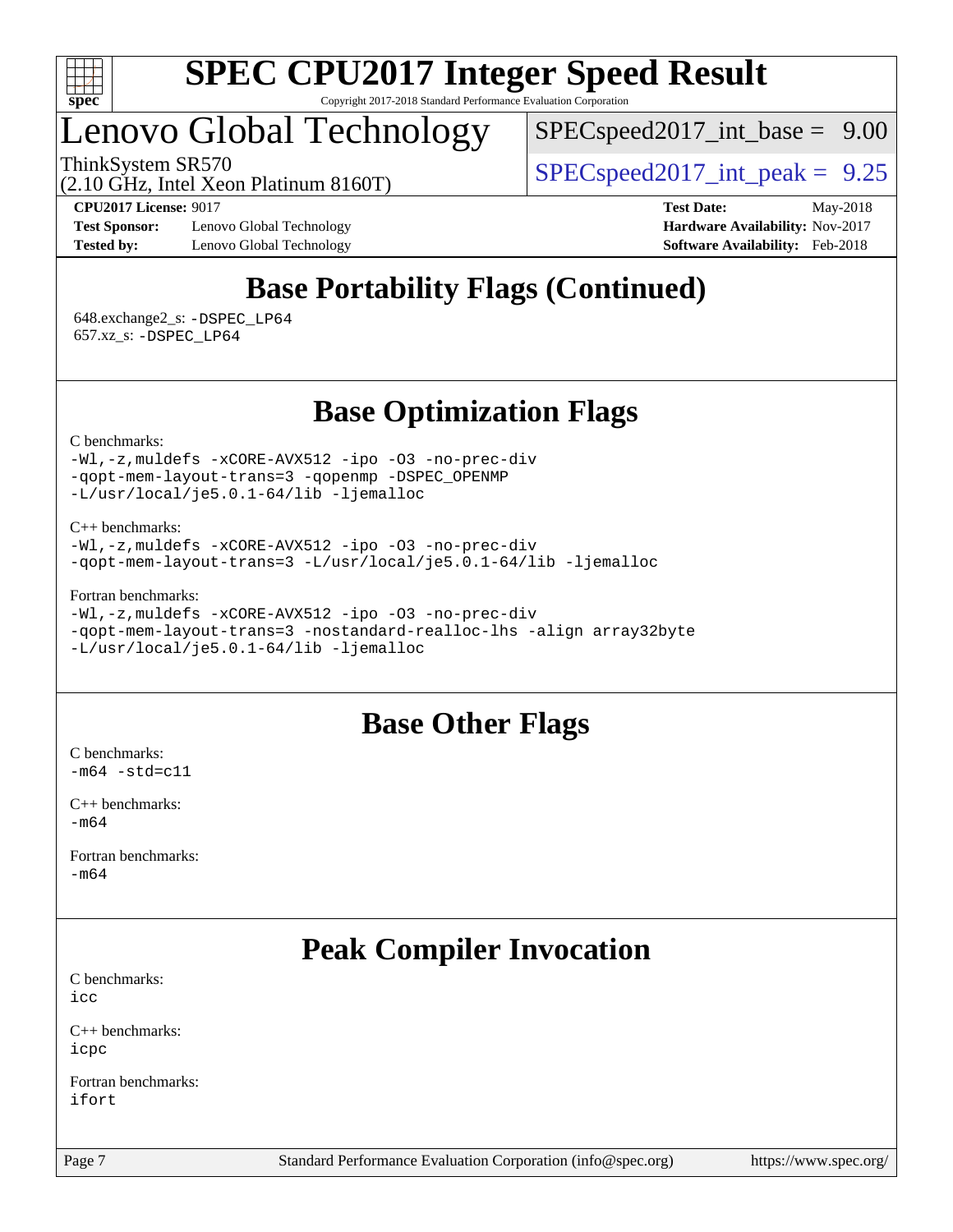

## Lenovo Global Technology

(2.10 GHz, Intel Xeon Platinum 8160T)

 $SPECspeed2017\_int\_base = 9.00$ 

ThinkSystem SR570<br>  $SPEC speed2017$  int\_peak = 9.25

**[CPU2017 License:](http://www.spec.org/auto/cpu2017/Docs/result-fields.html#CPU2017License)** 9017 **[Test Date:](http://www.spec.org/auto/cpu2017/Docs/result-fields.html#TestDate)** May-2018

**[Test Sponsor:](http://www.spec.org/auto/cpu2017/Docs/result-fields.html#TestSponsor)** Lenovo Global Technology **[Hardware Availability:](http://www.spec.org/auto/cpu2017/Docs/result-fields.html#HardwareAvailability)** Nov-2017 **[Tested by:](http://www.spec.org/auto/cpu2017/Docs/result-fields.html#Testedby)** Lenovo Global Technology **[Software Availability:](http://www.spec.org/auto/cpu2017/Docs/result-fields.html#SoftwareAvailability)** Feb-2018

# **[Peak Portability Flags](http://www.spec.org/auto/cpu2017/Docs/result-fields.html#PeakPortabilityFlags)**

 600.perlbench\_s: [-DSPEC\\_LP64](http://www.spec.org/cpu2017/results/res2018q3/cpu2017-20180619-07179.flags.html#b600.perlbench_s_peakPORTABILITY_DSPEC_LP64) [-DSPEC\\_LINUX\\_X64](http://www.spec.org/cpu2017/results/res2018q3/cpu2017-20180619-07179.flags.html#b600.perlbench_s_peakCPORTABILITY_DSPEC_LINUX_X64) 602.gcc\_s: [-DSPEC\\_LP64](http://www.spec.org/cpu2017/results/res2018q3/cpu2017-20180619-07179.flags.html#suite_peakPORTABILITY602_gcc_s_DSPEC_LP64) 605.mcf\_s: [-DSPEC\\_LP64](http://www.spec.org/cpu2017/results/res2018q3/cpu2017-20180619-07179.flags.html#suite_peakPORTABILITY605_mcf_s_DSPEC_LP64) 620.omnetpp\_s: [-DSPEC\\_LP64](http://www.spec.org/cpu2017/results/res2018q3/cpu2017-20180619-07179.flags.html#suite_peakPORTABILITY620_omnetpp_s_DSPEC_LP64) 623.xalancbmk\_s: [-D\\_FILE\\_OFFSET\\_BITS=64](http://www.spec.org/cpu2017/results/res2018q3/cpu2017-20180619-07179.flags.html#user_peakPORTABILITY623_xalancbmk_s_file_offset_bits_64_5ae949a99b284ddf4e95728d47cb0843d81b2eb0e18bdfe74bbf0f61d0b064f4bda2f10ea5eb90e1dcab0e84dbc592acfc5018bc955c18609f94ddb8d550002c) [-DSPEC\\_LINUX](http://www.spec.org/cpu2017/results/res2018q3/cpu2017-20180619-07179.flags.html#b623.xalancbmk_s_peakCXXPORTABILITY_DSPEC_LINUX) 625.x264\_s: [-DSPEC\\_LP64](http://www.spec.org/cpu2017/results/res2018q3/cpu2017-20180619-07179.flags.html#suite_peakPORTABILITY625_x264_s_DSPEC_LP64) 631.deepsjeng\_s: [-DSPEC\\_LP64](http://www.spec.org/cpu2017/results/res2018q3/cpu2017-20180619-07179.flags.html#suite_peakPORTABILITY631_deepsjeng_s_DSPEC_LP64) 641.leela\_s: [-DSPEC\\_LP64](http://www.spec.org/cpu2017/results/res2018q3/cpu2017-20180619-07179.flags.html#suite_peakPORTABILITY641_leela_s_DSPEC_LP64) 648.exchange2\_s: [-DSPEC\\_LP64](http://www.spec.org/cpu2017/results/res2018q3/cpu2017-20180619-07179.flags.html#suite_peakPORTABILITY648_exchange2_s_DSPEC_LP64) 657.xz\_s: [-DSPEC\\_LP64](http://www.spec.org/cpu2017/results/res2018q3/cpu2017-20180619-07179.flags.html#suite_peakPORTABILITY657_xz_s_DSPEC_LP64)

### **[Peak Optimization Flags](http://www.spec.org/auto/cpu2017/Docs/result-fields.html#PeakOptimizationFlags)**

[C benchmarks](http://www.spec.org/auto/cpu2017/Docs/result-fields.html#Cbenchmarks):

```
600.perlbench_s: -W1-prof-gen-prof-use(pass 2) -02
-xCORE-AVX512 -qopt-mem-layout-trans=3 -ipo -O3
-no-prec-div -DSPEC_SUPPRESS_OPENMP -qopenmp
-DSPEC_OPENMP -fno-strict-overflow
-L/usr/local/je5.0.1-64/lib -ljemalloc
```
 602.gcc\_s: [-Wl,-z,muldefs](http://www.spec.org/cpu2017/results/res2018q3/cpu2017-20180619-07179.flags.html#user_peakEXTRA_LDFLAGS602_gcc_s_link_force_multiple1_b4cbdb97b34bdee9ceefcfe54f4c8ea74255f0b02a4b23e853cdb0e18eb4525ac79b5a88067c842dd0ee6996c24547a27a4b99331201badda8798ef8a743f577) [-prof-gen](http://www.spec.org/cpu2017/results/res2018q3/cpu2017-20180619-07179.flags.html#user_peakPASS1_CFLAGSPASS1_LDFLAGS602_gcc_s_prof_gen_5aa4926d6013ddb2a31985c654b3eb18169fc0c6952a63635c234f711e6e63dd76e94ad52365559451ec499a2cdb89e4dc58ba4c67ef54ca681ffbe1461d6b36)(pass 1) [-prof-use](http://www.spec.org/cpu2017/results/res2018q3/cpu2017-20180619-07179.flags.html#user_peakPASS2_CFLAGSPASS2_LDFLAGS602_gcc_s_prof_use_1a21ceae95f36a2b53c25747139a6c16ca95bd9def2a207b4f0849963b97e94f5260e30a0c64f4bb623698870e679ca08317ef8150905d41bd88c6f78df73f19)(pass 2) [-O2](http://www.spec.org/cpu2017/results/res2018q3/cpu2017-20180619-07179.flags.html#user_peakPASS1_COPTIMIZE602_gcc_s_f-O2) [-xCORE-AVX512](http://www.spec.org/cpu2017/results/res2018q3/cpu2017-20180619-07179.flags.html#user_peakPASS2_COPTIMIZE602_gcc_s_f-xCORE-AVX512) [-qopt-mem-layout-trans=3](http://www.spec.org/cpu2017/results/res2018q3/cpu2017-20180619-07179.flags.html#user_peakPASS1_COPTIMIZEPASS2_COPTIMIZE602_gcc_s_f-qopt-mem-layout-trans_de80db37974c74b1f0e20d883f0b675c88c3b01e9d123adea9b28688d64333345fb62bc4a798493513fdb68f60282f9a726aa07f478b2f7113531aecce732043) [-ipo](http://www.spec.org/cpu2017/results/res2018q3/cpu2017-20180619-07179.flags.html#user_peakPASS2_COPTIMIZE602_gcc_s_f-ipo) [-O3](http://www.spec.org/cpu2017/results/res2018q3/cpu2017-20180619-07179.flags.html#user_peakPASS2_COPTIMIZE602_gcc_s_f-O3) [-no-prec-div](http://www.spec.org/cpu2017/results/res2018q3/cpu2017-20180619-07179.flags.html#user_peakPASS2_COPTIMIZE602_gcc_s_f-no-prec-div) [-DSPEC\\_SUPPRESS\\_OPENMP](http://www.spec.org/cpu2017/results/res2018q3/cpu2017-20180619-07179.flags.html#suite_peakPASS1_COPTIMIZE602_gcc_s_DSPEC_SUPPRESS_OPENMP) [-qopenmp](http://www.spec.org/cpu2017/results/res2018q3/cpu2017-20180619-07179.flags.html#user_peakPASS2_COPTIMIZE602_gcc_s_qopenmp_16be0c44f24f464004c6784a7acb94aca937f053568ce72f94b139a11c7c168634a55f6653758ddd83bcf7b8463e8028bb0b48b77bcddc6b78d5d95bb1df2967) [-DSPEC\\_OPENMP](http://www.spec.org/cpu2017/results/res2018q3/cpu2017-20180619-07179.flags.html#suite_peakPASS2_COPTIMIZE602_gcc_s_DSPEC_OPENMP) [-L/usr/local/je5.0.1-64/lib](http://www.spec.org/cpu2017/results/res2018q3/cpu2017-20180619-07179.flags.html#user_peakEXTRA_LIBS602_gcc_s_jemalloc_link_path64_4b10a636b7bce113509b17f3bd0d6226c5fb2346b9178c2d0232c14f04ab830f976640479e5c33dc2bcbbdad86ecfb6634cbbd4418746f06f368b512fced5394) [-ljemalloc](http://www.spec.org/cpu2017/results/res2018q3/cpu2017-20180619-07179.flags.html#user_peakEXTRA_LIBS602_gcc_s_jemalloc_link_lib_d1249b907c500fa1c0672f44f562e3d0f79738ae9e3c4a9c376d49f265a04b9c99b167ecedbf6711b3085be911c67ff61f150a17b3472be731631ba4d0471706)

 605.mcf\_s: [-Wl,-z,muldefs](http://www.spec.org/cpu2017/results/res2018q3/cpu2017-20180619-07179.flags.html#user_peakEXTRA_LDFLAGS605_mcf_s_link_force_multiple1_b4cbdb97b34bdee9ceefcfe54f4c8ea74255f0b02a4b23e853cdb0e18eb4525ac79b5a88067c842dd0ee6996c24547a27a4b99331201badda8798ef8a743f577) [-prof-gen](http://www.spec.org/cpu2017/results/res2018q3/cpu2017-20180619-07179.flags.html#user_peakPASS1_CFLAGSPASS1_LDFLAGS605_mcf_s_prof_gen_5aa4926d6013ddb2a31985c654b3eb18169fc0c6952a63635c234f711e6e63dd76e94ad52365559451ec499a2cdb89e4dc58ba4c67ef54ca681ffbe1461d6b36)(pass 1) [-prof-use](http://www.spec.org/cpu2017/results/res2018q3/cpu2017-20180619-07179.flags.html#user_peakPASS2_CFLAGSPASS2_LDFLAGS605_mcf_s_prof_use_1a21ceae95f36a2b53c25747139a6c16ca95bd9def2a207b4f0849963b97e94f5260e30a0c64f4bb623698870e679ca08317ef8150905d41bd88c6f78df73f19)(pass 2) [-ipo](http://www.spec.org/cpu2017/results/res2018q3/cpu2017-20180619-07179.flags.html#user_peakPASS1_COPTIMIZEPASS2_COPTIMIZE605_mcf_s_f-ipo) [-xCORE-AVX512](http://www.spec.org/cpu2017/results/res2018q3/cpu2017-20180619-07179.flags.html#user_peakPASS2_COPTIMIZE605_mcf_s_f-xCORE-AVX512) [-O3](http://www.spec.org/cpu2017/results/res2018q3/cpu2017-20180619-07179.flags.html#user_peakPASS1_COPTIMIZEPASS2_COPTIMIZE605_mcf_s_f-O3) [-no-prec-div](http://www.spec.org/cpu2017/results/res2018q3/cpu2017-20180619-07179.flags.html#user_peakPASS1_COPTIMIZEPASS2_COPTIMIZE605_mcf_s_f-no-prec-div) [-qopt-mem-layout-trans=3](http://www.spec.org/cpu2017/results/res2018q3/cpu2017-20180619-07179.flags.html#user_peakPASS1_COPTIMIZEPASS2_COPTIMIZE605_mcf_s_f-qopt-mem-layout-trans_de80db37974c74b1f0e20d883f0b675c88c3b01e9d123adea9b28688d64333345fb62bc4a798493513fdb68f60282f9a726aa07f478b2f7113531aecce732043) [-DSPEC\\_SUPPRESS\\_OPENMP](http://www.spec.org/cpu2017/results/res2018q3/cpu2017-20180619-07179.flags.html#suite_peakPASS1_COPTIMIZE605_mcf_s_DSPEC_SUPPRESS_OPENMP) [-qopenmp](http://www.spec.org/cpu2017/results/res2018q3/cpu2017-20180619-07179.flags.html#user_peakPASS2_COPTIMIZE605_mcf_s_qopenmp_16be0c44f24f464004c6784a7acb94aca937f053568ce72f94b139a11c7c168634a55f6653758ddd83bcf7b8463e8028bb0b48b77bcddc6b78d5d95bb1df2967) [-DSPEC\\_OPENMP](http://www.spec.org/cpu2017/results/res2018q3/cpu2017-20180619-07179.flags.html#suite_peakPASS2_COPTIMIZE605_mcf_s_DSPEC_OPENMP) [-L/usr/local/je5.0.1-64/lib](http://www.spec.org/cpu2017/results/res2018q3/cpu2017-20180619-07179.flags.html#user_peakEXTRA_LIBS605_mcf_s_jemalloc_link_path64_4b10a636b7bce113509b17f3bd0d6226c5fb2346b9178c2d0232c14f04ab830f976640479e5c33dc2bcbbdad86ecfb6634cbbd4418746f06f368b512fced5394) [-ljemalloc](http://www.spec.org/cpu2017/results/res2018q3/cpu2017-20180619-07179.flags.html#user_peakEXTRA_LIBS605_mcf_s_jemalloc_link_lib_d1249b907c500fa1c0672f44f562e3d0f79738ae9e3c4a9c376d49f265a04b9c99b167ecedbf6711b3085be911c67ff61f150a17b3472be731631ba4d0471706)

 625.x264\_s: [-Wl,-z,muldefs](http://www.spec.org/cpu2017/results/res2018q3/cpu2017-20180619-07179.flags.html#user_peakEXTRA_LDFLAGS625_x264_s_link_force_multiple1_b4cbdb97b34bdee9ceefcfe54f4c8ea74255f0b02a4b23e853cdb0e18eb4525ac79b5a88067c842dd0ee6996c24547a27a4b99331201badda8798ef8a743f577) [-xCORE-AVX512](http://www.spec.org/cpu2017/results/res2018q3/cpu2017-20180619-07179.flags.html#user_peakCOPTIMIZE625_x264_s_f-xCORE-AVX512) [-ipo](http://www.spec.org/cpu2017/results/res2018q3/cpu2017-20180619-07179.flags.html#user_peakCOPTIMIZE625_x264_s_f-ipo) [-O3](http://www.spec.org/cpu2017/results/res2018q3/cpu2017-20180619-07179.flags.html#user_peakCOPTIMIZE625_x264_s_f-O3) [-no-prec-div](http://www.spec.org/cpu2017/results/res2018q3/cpu2017-20180619-07179.flags.html#user_peakCOPTIMIZE625_x264_s_f-no-prec-div) [-qopt-mem-layout-trans=3](http://www.spec.org/cpu2017/results/res2018q3/cpu2017-20180619-07179.flags.html#user_peakCOPTIMIZE625_x264_s_f-qopt-mem-layout-trans_de80db37974c74b1f0e20d883f0b675c88c3b01e9d123adea9b28688d64333345fb62bc4a798493513fdb68f60282f9a726aa07f478b2f7113531aecce732043) [-qopenmp](http://www.spec.org/cpu2017/results/res2018q3/cpu2017-20180619-07179.flags.html#user_peakCOPTIMIZE625_x264_s_qopenmp_16be0c44f24f464004c6784a7acb94aca937f053568ce72f94b139a11c7c168634a55f6653758ddd83bcf7b8463e8028bb0b48b77bcddc6b78d5d95bb1df2967) [-DSPEC\\_OPENMP](http://www.spec.org/cpu2017/results/res2018q3/cpu2017-20180619-07179.flags.html#suite_peakCOPTIMIZE625_x264_s_DSPEC_OPENMP) [-L/usr/local/je5.0.1-64/lib](http://www.spec.org/cpu2017/results/res2018q3/cpu2017-20180619-07179.flags.html#user_peakEXTRA_LIBS625_x264_s_jemalloc_link_path64_4b10a636b7bce113509b17f3bd0d6226c5fb2346b9178c2d0232c14f04ab830f976640479e5c33dc2bcbbdad86ecfb6634cbbd4418746f06f368b512fced5394) [-ljemalloc](http://www.spec.org/cpu2017/results/res2018q3/cpu2017-20180619-07179.flags.html#user_peakEXTRA_LIBS625_x264_s_jemalloc_link_lib_d1249b907c500fa1c0672f44f562e3d0f79738ae9e3c4a9c376d49f265a04b9c99b167ecedbf6711b3085be911c67ff61f150a17b3472be731631ba4d0471706)

657.xz\_s: Same as 602.gcc\_s

[C++ benchmarks:](http://www.spec.org/auto/cpu2017/Docs/result-fields.html#CXXbenchmarks)

```
 620.omnetpp_s: -Wl,-z,muldefs -prof-gen(pass 1) -prof-use(pass 2) -ipo
-xCORE-AVX512 -O3 -no-prec-div -qopt-mem-layout-trans=3
-DSPEC_SUPPRESS_OPENMP -qopenmp -DSPEC_OPENMP
-L/usr/local/je5.0.1-64/lib -ljemalloc
```
**(Continued on next page)**